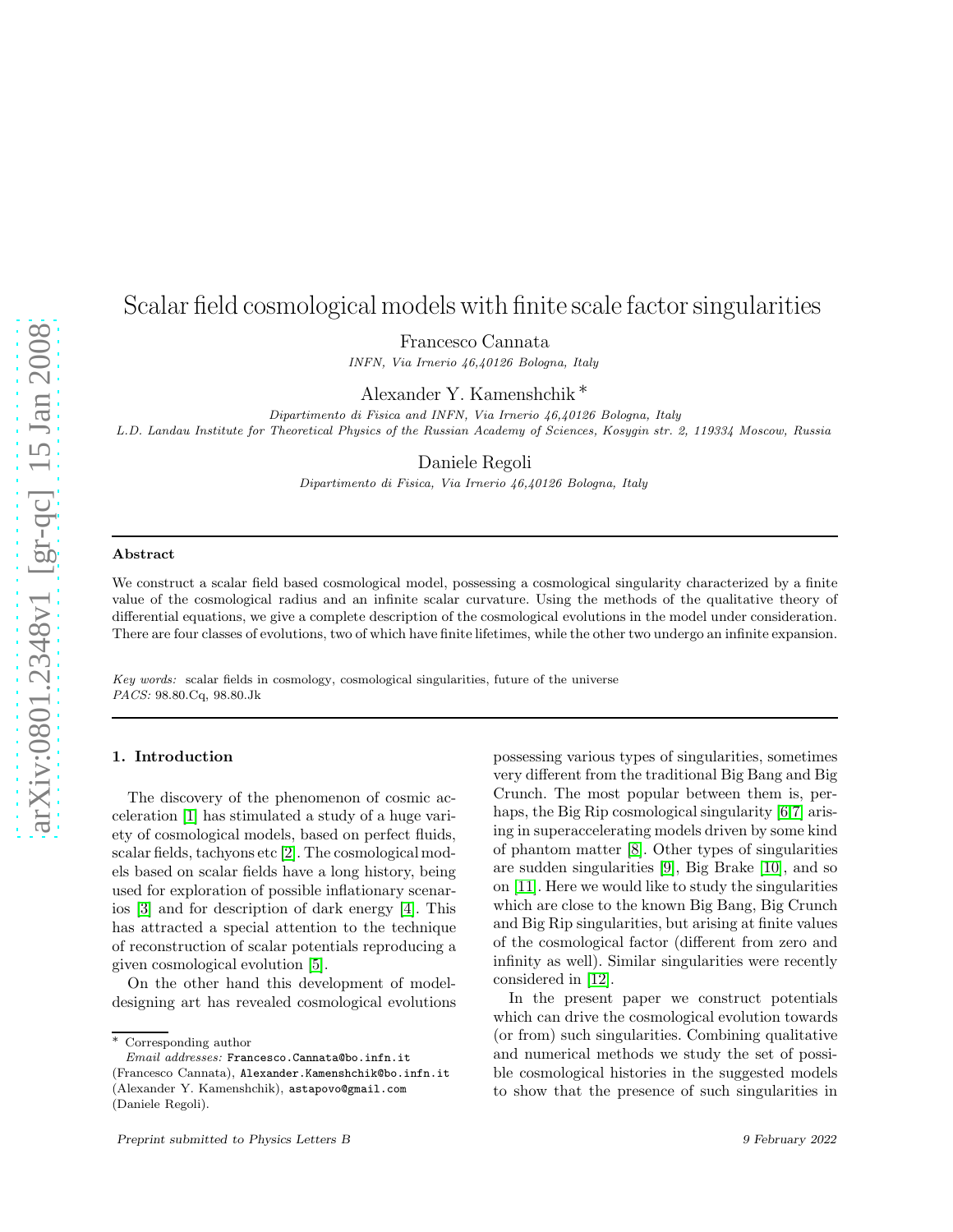a cosmological model under consideration depends essentially on initial conditions and that the same model can accomodate qualitatively different cosmological scenarios.

The structure of the paper is the following: in Sec. 2 we construct some potentials corresponding to evolutions with "soft" singularities. In the third section we analyze their dynamics. The conclusion is devoted to an interpretation of the obtained results.

#### 2. Construction of scalar field potentials

We shall consider flat Friedmann models with the metric

$$
ds^2 = dt^2 - a^2(t)dl^2.
$$
 (1)

The Hubble parameter  $h(t) \equiv \dot{a}/a$  satisfies the Friedmann equation

<span id="page-1-0"></span>
$$
h^2 = \varepsilon,\tag{2}
$$

where  $\varepsilon$  is the energy density and a convenient normalization of the Newton constant is chosen. Differentiating equation [\(2\)](#page-1-0) and using the energy conservation equation

$$
\dot{\varepsilon} = -3h(\varepsilon + p),\tag{3}
$$

where  $p$  is the pressure, one comes to

<span id="page-1-1"></span>
$$
\dot{h} = -\frac{3}{2}(\varepsilon + p). \tag{4}
$$

If the matter is represented by a spatially homogeneous minimally coupled scalar field, then the energy density and the pressure are given by the formulae

<span id="page-1-2"></span>
$$
\varepsilon = \frac{1}{2}\dot{\phi}^2 + V(\phi),\tag{5}
$$

<span id="page-1-3"></span>
$$
p = \frac{1}{2}\dot{\phi}^2 - V(\phi),
$$
 (6)

where  $V(\phi)$  is a scalar field potential. Combining equations  $(2)$ ,  $(4)$ ,  $(5)$ ,  $(6)$  we have

<span id="page-1-4"></span>
$$
V = \frac{\dot{h}}{3} + h^2,\tag{7}
$$

and

<span id="page-1-5"></span>
$$
\dot{\phi}^2 = -\frac{2}{3}\dot{h}.\tag{8}
$$

Equation [\(7\)](#page-1-4) represents the potential as a function of time  $t$ . Integrating equation  $(8)$  one can find the scalar field as a function of time. Inverting this dependence we can obtain the time parameter as a function of  $\phi$  and substituting the corresponding formula into equation [\(7\)](#page-1-4) one arrives to the uniquely reconstructed potential  $V(\phi)$ . It is necessary to stress

that this potential reproduces a given cosmological evolution only for some special choice of initial conditions on the scalar field and its time derivative.

It is known that the power-law cosmological evolution is given by the Hubble parameter  $h(t) \sim \frac{1}{t}$ . We shall look for a "softer" version of the cosmological evolution given by the law

<span id="page-1-7"></span>
$$
h(t) = \frac{S}{t^{\alpha}},\tag{9}
$$

where S is a positive constant and  $0 < \alpha < 1$ . At  $t =$ 0 a singularity is present, but it is different from the traditional Big Bang singularity. Indeed, integrating we obtain

<span id="page-1-6"></span>
$$
\ln \frac{a(t)}{a(0)} = \frac{S}{1 - \alpha} t^{1 - \alpha}.
$$
 (10)

If  $t > 0$  the right-hand side of Eq. [\(10\)](#page-1-6) is finite and hence one cannot have  $a(0) = 0$  in the left-hand side of this equation, because it would imply a contradiction, making  $\ln \frac{a(t)}{a(0)}$  divergent. Hence  $a(0) > 0$ , while

$$
\dot{a} = a(0)\frac{S}{t^{\alpha}} \exp\left(\frac{S}{1-\alpha}t^{1-\alpha}\right) \xrightarrow[t \to 0]{} \infty.
$$
 (11)

This type of singularity can be called soft Bing Bang singularity because the cosmological radius is finite (and non-zero) while its time derivative, the Hubble variable and the scalar curvature are singular. It is interesting to note that when  $t \to \infty$  both  $a(t)$  and  $\dot{a}(t)$  tend to infinity, but they do not encounter any cosmological singularity because the Hubble variable and its derivatives tend to zero.

Let us reconstruct the potential of the scalar field model, producing the cosmological evolution [\(9\)](#page-1-7) using the technique described above. Eq. [\(8\)](#page-1-5) gives

<span id="page-1-8"></span>
$$
\dot{\phi} = \pm \sqrt{\frac{2}{3}\alpha S} \, t^{-\frac{\alpha+1}{2}}.\tag{12}
$$

We shall choose the positive sign, without loosing generality. Integrating, we get

<span id="page-1-9"></span>
$$
\phi(t) = \sqrt{\frac{2}{3}\alpha S} \frac{2t^{\frac{1-\alpha}{2}}}{1-\alpha},\tag{13}
$$

up to an arbitrary constant. Inverting the last relation we find

$$
t(\phi) = \left( \left( \frac{3}{2\alpha S} \right)^{1/2} \frac{1-\alpha}{2} \phi \right)^{\frac{2}{1-\alpha}}.
$$
 (14)

Hence, using Eq. [\(7\)](#page-1-4) we obtain

$$
V(\phi) = \frac{S^2}{\left(\sqrt{\frac{3}{2\alpha S}}\frac{1-\alpha}{2}\phi\right)^{\frac{4\alpha}{1-\alpha}}} - \frac{\alpha S}{3\left(\sqrt{\frac{3}{2\alpha S}}\frac{1-\alpha}{2}\phi\right)^{\frac{2(\alpha+1)}{1-\alpha}}},\tag{15}
$$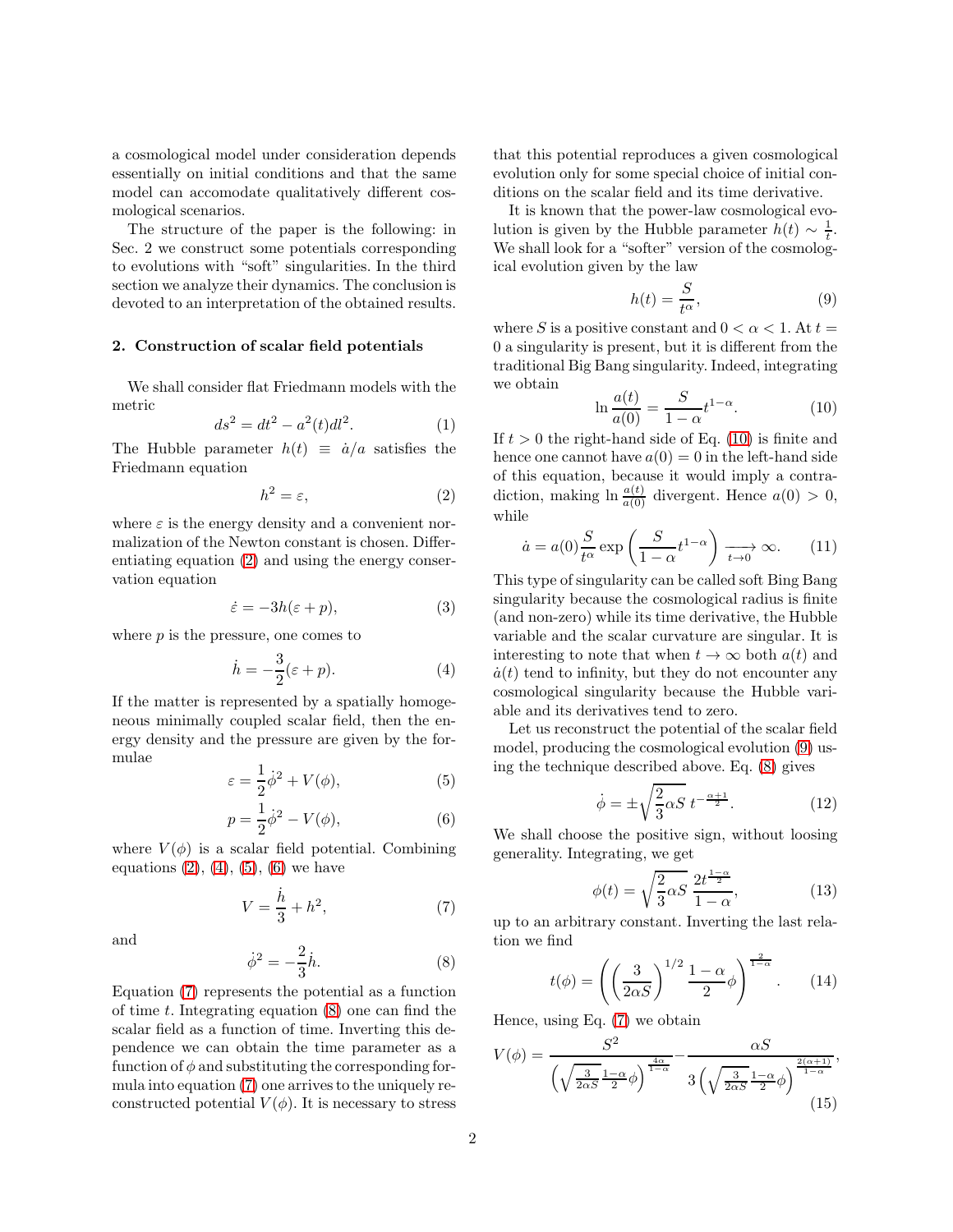This potential provides the cosmological evolution [\(9\)](#page-1-7) if initial conditions compatible with Eqs. [\(12\)](#page-1-8) and [\(13\)](#page-1-9) are chosen. Naturally, there are also other cosmological evolutions, generated by other initial conditions, which will be studied in the next section.

# 3. The dynamics of the cosmological model with  $\alpha = \frac{1}{2}$

In order to achieve some simplification of calculations we shall consider a particular model, namely the one with the choice  $\alpha = \frac{1}{2}$ . In this case

$$
a(t) = a(0)e^{2S\sqrt{t}}, \qquad (16)
$$

and

<span id="page-2-1"></span>
$$
V(\phi) = \frac{16S^4}{(\sqrt{3}\phi/2)^4} - \frac{32S^4}{3(\sqrt{3}\phi/2)^6}.
$$
 (17)

The Klein-Gordon equation reads

<span id="page-2-0"></span>
$$
\ddot{\phi} + 3\dot{\phi}\,\text{sign}(h)\sqrt{\frac{1}{2}\dot{\phi}^2 + \frac{16S^4}{(\sqrt{3}\phi/2)^4} - \frac{32S^4}{3(\sqrt{3}\phi/2)^6}} - \frac{32\sqrt{3}S^4}{(\sqrt{3}\phi/2)^5} + \frac{32\sqrt{3}S^4}{(\sqrt{3}\phi/2)^7} = 0(18)
$$

This equation is equivalent to the dynamical system

<span id="page-2-2"></span>
$$
\begin{cases}\n\dot{\phi} = x, \\
\dot{x} = -3x \operatorname{sign}(h) \sqrt{\frac{x^2}{2} + \frac{16S^4}{(\sqrt{3}\phi/2)^4} - \frac{32S^4}{3(\sqrt{3}\phi/2)^6}} \\
+ \frac{32\sqrt{3}S^4}{(\sqrt{3}\phi/2)^5} - \frac{32\sqrt{3}S^4}{(\sqrt{3}\phi/2)^7}.\n\end{cases}
$$
\n(19)

The qualitative analysis of dynamical systems in cosmology was presented in detail in [\[13\]](#page-4-12).

First of all, let us notice that the system has two critical points:  $\phi = \pm \frac{2}{\sqrt{2}}$  $\frac{1}{3}$ ,  $x = 0$ . We consider the linearized system around the point with the positive value of  $\phi$ :

$$
\begin{cases} \n\dot{\varphi} = x, \\ \n\dot{x} = -3x \operatorname{sign}(h) \frac{4}{\sqrt{3}} S^2 + 32 \cdot 3S^4 \varphi, \n\end{cases} \n\tag{20}
$$

where  $\varphi \equiv \phi - 2/\sqrt{3}$ .

The Lyapunov indices for this system are (for  $h >$ 0)

$$
\lambda_1 = -8\sqrt{3}S^2, \qquad (21)
$$

$$
\lambda_2 = 4\sqrt{3}S^2. \tag{22}
$$

For negative  $h$ , corresponding to the cosmological contraction, the signs of  $\lambda_1$  and  $\lambda_2$  are changed. The

eigenvalues are real and have opposite signs, hence both the critical points are saddles. The universe being in one of these two saddle points means that it undergoes a de Sitter expansion or contraction, according to the sign of h, with the value of  $h = h_0$ given by

$$
h_0 = \frac{4S^2}{\sqrt{3}}.\t(23)
$$

For each saddle point there are four separatrices which separate four classes of trajectories in the phase plane  $x, \phi$  corresponding to four types of cosmological evolutions.

In order to simplify the study of the dynamics let us note that the potential is an even function of the scalar field  $\phi$  and that the saddle points are also symmetrical with respect to the  $x$  axis. Thus, it is sufficient to consider only one of this saddle points. We shall carry out our qualitative analysis taking into account both Fig. [1,](#page-5-0) giving the form of the potential, and Fig. [2,](#page-5-1) representing the phase portrait in the plane  $\phi, x$ .

First let us consider trajectories which begin at the moment  $t = 0$ , when the initial value of the scalar field is infinite, its potential is equal to zero and the time derivative of the scalar field is infinite and negative. In terms of the Fig. [1](#page-5-0) it means that we consider the motion of the point beginning at the far right on the slope of the potential hill and moving towards the left (i.e. towards the top of the hill) with an infinite initial velocity. Such a motion for  $h > 0$  describes a universe born from the standard Big Bang singularity. Further details of this evolution depend on the asymptotic ratio between absolute values of  $\phi$  and  $\phi$  at  $t \to 0$ . If this ratio is smaller than some critical value then the scalar field does not reach the top of the hill and at some moment it begins to roll down back to the right. During this process of rolling down the scalar field increases, the potential is decreasing and the velocity  $\phi$  becomes positive and increasing. However the universe expansion works as a friction and at some moment its influence becomes dominant causing an asymptotic damping to zero of the velocity. The universe expands infinitely with  $h(t) \to 0$ . In the phase portrait (Fig. [2\)](#page-5-1) such trajectories populate the region  $II$ . This region is limited by the separatrices  $β$  and γ. The first one corresponds to the positive (for  $h > 0$ ) eigenvalue  $\lambda_2$ , while  $\gamma$  corresponds to  $\lambda_1$ . If the ratio  $\phi/\phi$  has the critical value, then the scalar field reaches asymptotically the top of the hill of the potential, meaning that the universe becomes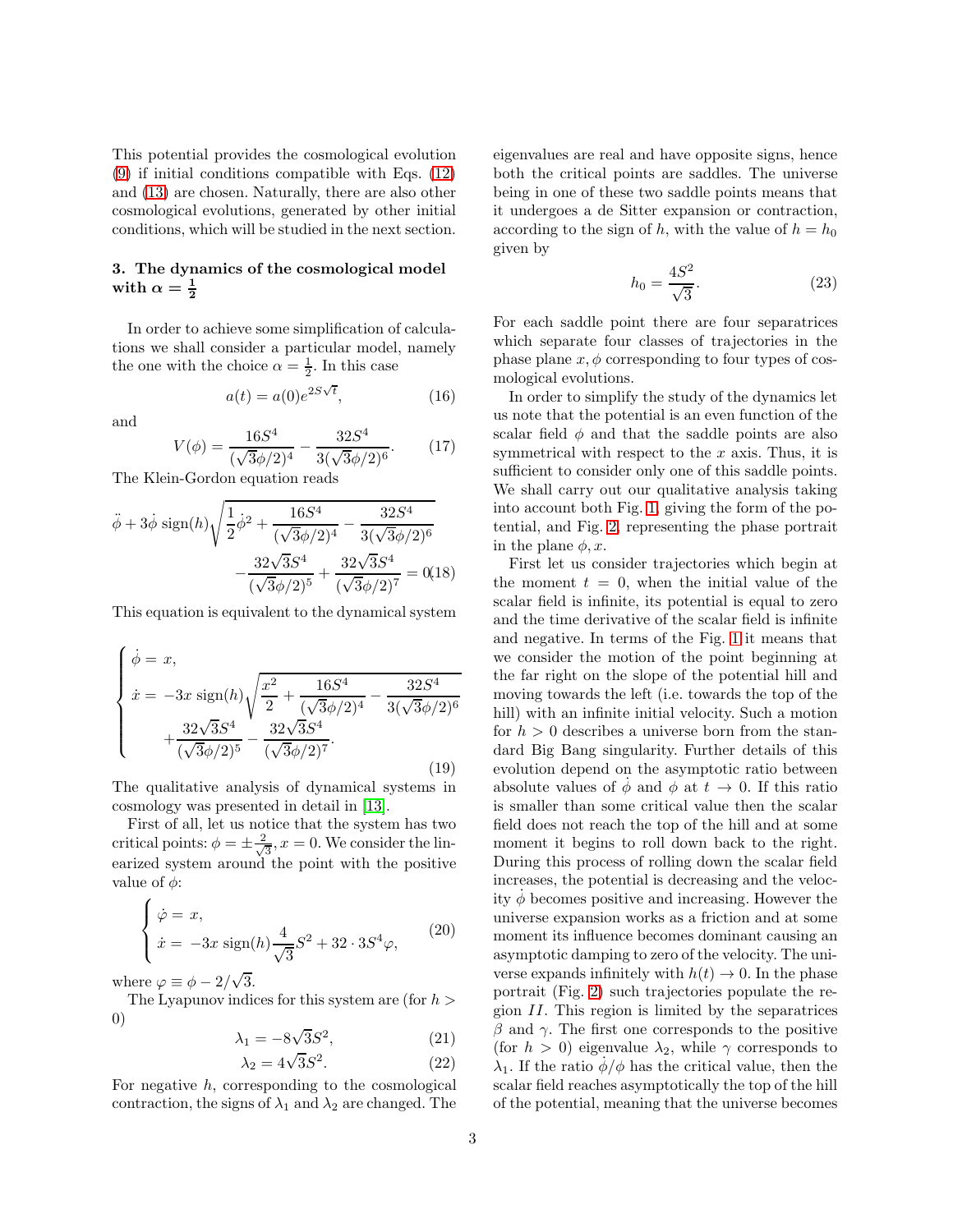asymptotically de Sitter: in the phase portrait it is nothing but the curve  $\gamma$ .

When the ratio introduced above is larger than the critical one we encounter a different regime. In this case the scalar field passes with non-vanishing velocity the top of the hill and begins to roll down in the abyss on the left. The absolute value of the negative velocity  $\dot{\phi}$  is growing, while the potential becomes negative and at some moment the total energy density of the scalar field vanishes together with the Hubble parameter  $h$ : this means that the universe starts contracting. This contraction provides the growing of the absolute value of the velocity of the scalar field and the kinetic term again becomes larger then the potential one. Moreover, both the terms in the Klein-Gordon equation increase the absolute value of  $\phi$  < 0. One can easily show that the regime in which the time derivative  $\phi$  becomes equal to  $-\infty$  at some *finite* value of  $\phi$  is impossible, because it implies a contradiction between the asymptotic behaviour of different terms in Eq. [\(18\)](#page-2-0). Thus, the universe tends to the singularity squeezing to the state with the value of  $\phi$  equal to zero and an infinite time derivative  $\dot{\phi}$ . To understand which kind of singularity the universe encounters, we need some detail about the behaviour of the scalar field. Let us suppose that, approaching the singularity at some moment  $t_0$ , the scalar field behaves as

$$
\phi(t) = \phi_0 (t_0 - t)^{\mu}, \tag{24}
$$

where  $0 < \mu < 1$ . Then the first and second time derivatives are

$$
\dot{\phi}(t) = -\mu \phi_0 (t_0 - t)^{\mu - 1}, \quad \ddot{\phi}(t) = \mu (\mu - 1) \phi_0 (t_0 - t)^{\mu - 2} \tag{25}
$$

The potential behaves as

<span id="page-3-0"></span>
$$
V = -\frac{2048S^4}{81\phi_0^6(t_0 - t)^{6\mu}}.\tag{26}
$$

To have the Hubble variable well defined we require that the kinetic term is larger than the absolute value of the negative potential term [\(26\)](#page-3-0), i.e.  $2\mu - 2 \leq -6\mu$ , or  $\mu \leq \frac{1}{4}$ . Now two opposite cases may hold: (i) the friction term in the Klein-Gordon equation could dominate the potential term or (ii) the opposite situation. For (i) to be the right case, one should require  $2\mu - 2 < -7\mu$  or  $\mu < \frac{2}{9}$ . In this situation the asymptotic behaviour of the second time derivative of  $\phi$  should be equal to that of the friction term, or, in other words  $\mu - 2 = 2\mu - 2$ , that is  $\mu = 0$ , which obviously is not relevant. Thus we have to consider the range  $\frac{2}{9} < \mu \leq \frac{1}{4}$ . In this case the

potential term should be equal to the second time derivative of  $\phi$ , which implies:

$$
\mu = \frac{1}{4} \tag{27}
$$

and

$$
\phi_0 = 4\sqrt{\frac{S}{3}}.\tag{28}
$$

Substituting the values of  $\mu$  and  $\phi_0$  into the expression for  $h(t)$ , we obtain

$$
h(t) = -\frac{S}{\sqrt{t_0 - t}}.\t(29)
$$

Thus, we see that the singularity we are approaching is of the soft Big Crunch type.

In the phase portrait (Fig. [2\)](#page-5-1) these trajectories occupy the region III limited by the separatrices  $\gamma$  and  $\delta$ . The cosmological evolutions run from the Big Bang singularity to the soft Big Crunch one. However, the Fig. [2](#page-5-1) is not sufficient to describe the complete behaviour of the universe under consideration, because at some moment the Hubble variable changes sign and we should turn to the Fig. [3,](#page-5-2) giving the phase portrait for the contracting universe  $h <$ 0. Note that increasing the velocity  $\phi$  with which the scalar field overcomes the top of the hill, implies delaying the time when the point of maximal expansion of the universe is reached.

The third regime begins from the soft Big Bang singularity, when the scalar field is equal to zero and its time derivative is infinite and positive. In Fig. [1](#page-5-0) that situation is represented by the point climbing from the abyss to the top of the hill. If the velocity term is not high enough, at some moment the field stops climbing and rolls back down. During this fall the Hubble variable changes sign and the universe ends its evolution in the soft Big Crunch singularity. The corresponding trajectories belong to the region IV of our phase plane, bounded by the separatrices  $\delta$  and  $\alpha$ . The universe has its finite life time between the soft Big Bang and the soft Big Crunch singularities. The situation when the scalar field arrives exactly to the top of the hill and stops corresponds to the separatrix  $\alpha$ .

The fourth set of cosmological trajectories is generated by the scalar field climbing from the abyss and overcoming the top of the hill with the subsequent infinite expansion: the scalar field is infinitely growing and the Hubble parameter tends to zero. These trajectories occupy the region I and our original cosmological evolution [\(9\)](#page-1-7) belongs to this family.

.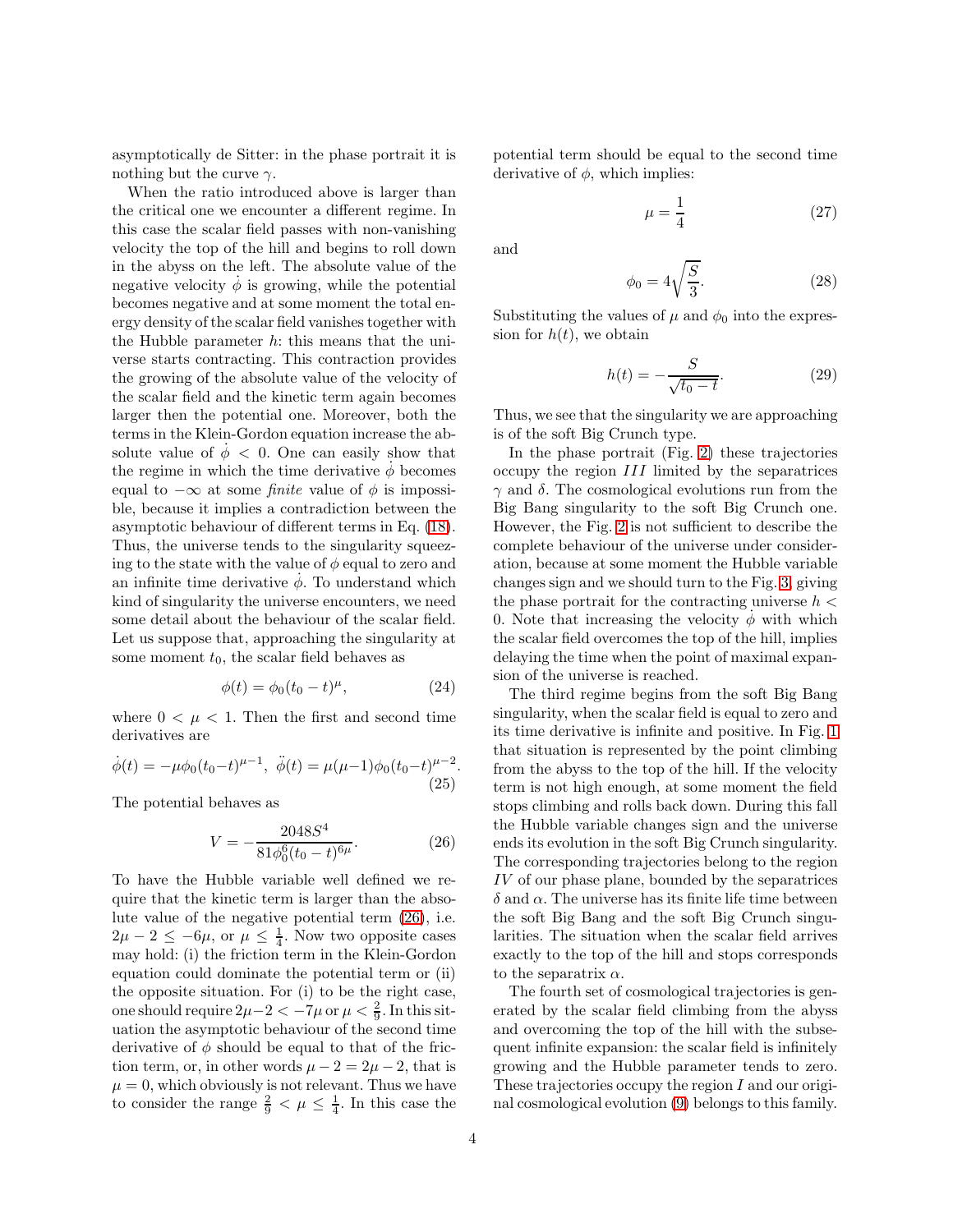#### 4. Conclusion

Let us sum up our results. Wishing to describe a cosmological evolution beginning from (or ending in) a singularity characterized by a nonvanishing initial (or final) cosmological radius and an infinite value of the scalar curvature due to the infinite value of the Hubble parameter, we have constructed a scalar field potential, providing such an evolution. Then, using the methods of qualitative analysis of the differential equations, we have shown that the proposed model accomodates four different classes of cosmological evolutions, depending on initial conditions. Numerical simulations have confirmed our predictions.

The main results of this work are: (i) the realization of a concrete cosmological model with a scalar field, where finite cosmological radius singularities are present and (ii) the complete description of all the possible evolutions of this model depending on the initial conditions. It is important to remark that, given the fixed scalar field potential, one has different types of evolutions encountering different kinds of singularities. The trajectories, belonging to the regions  $I$  and  $II$  have an infinite time of expansion, while the trajectories belonging to the regions  $III$ and IV begin and end their histories in the singularities and have a finite lifetime.

Let us note, that there are some studies [\[9,](#page-4-8)[11](#page-4-10)[,12\]](#page-4-11) devoted to the general analysis of various kinds of new cosmological singularities. In this work we were not looking for an exhaustive classification of different possible cosmological models possessing singularities, but rather we wanted to study in a complete way a particular cosmological model, having some interesting properties.

#### References

- <span id="page-4-0"></span>[1] A. G. Riess *et al.* [Supernova Search Team Collaboration], Astron. J. 116, 1009 (1998) [\[arXiv:astro-ph/9805201\]](http://arxiv.org/abs/astro-ph/9805201); S. Perlmutter *et al.* [Supernova Cosmology Project Collaboration], Astrophys. J. 517, 565 (1999) [\[arXiv:astro-ph/9812133\]](http://arxiv.org/abs/astro-ph/9812133).
- <span id="page-4-1"></span>[2] V. Sahni and A. A. Starobinsky, Int. J. Mod. Phys. D 9, 373 (2000) [\[arXiv:astro-ph/9904398\]](http://arxiv.org/abs/astro-ph/9904398); Int. J. Mod. Phys. D 15 (2006) 2105 [\[arXiv:astro-ph/0610026\]](http://arxiv.org/abs/astro-ph/0610026); T. Padmanabhan, Phys. Rept. 380, 235 (2003) [\[arXiv:hep-th/0212290\]](http://arxiv.org/abs/hep-th/0212290);

P. J. E. Peebles and B. Ratra, Rev. Mod. Phys. 75, 559 (2003) [\[arXiv:astro-ph/0207347\]](http://arxiv.org/abs/astro-ph/0207347); V. Sahni, Class.

Quant. Grav. 19, 3435 (2002) [\[arXiv:astro-ph/0202076\]](http://arxiv.org/abs/astro-ph/0202076); E. J. Copeland, M. Sami and S. Tsujikawa, Int. J. Mod. Phys. D 15 (2006) 1753 [\[arXiv:hep-th/0603057\]](http://arxiv.org/abs/hep-th/0603057).

- <span id="page-4-2"></span>[3] A. A. Starobinsky, *In \*De Vega, H.j. ( Ed.), Sanchez, N. ( Ed.): Field Theory, Quantum Gravity and Strings\*, 107-126*; A.D. Linde *Particle Physics and Inflationary Cosmology*, Harwood, Chur, Switzerland, 1990 [\[arXiv:hep-th/0503203\]](http://arxiv.org/abs/hep-th/0503203).
- <span id="page-4-3"></span>[4] R. R. Caldwell, R. Dave and P. J. Steinhardt, Phys. Rev. Lett. 80, 1582 (1998) [\[arXiv:astro-ph/9708069\]](http://arxiv.org/abs/astro-ph/9708069); J. A. Frieman and I. Waga, Phys. Rev. D 57, 4642 (1998) [\[arXiv:astro-ph/9709063\]](http://arxiv.org/abs/astro-ph/9709063).
- <span id="page-4-4"></span>[5] A. A. Starobinsky, JETP Lett. 68 (1998) 757 [Pisma Zh. Eksp. Teor. Fiz. 68 (1998) 721] [\[arXiv:astro-ph/9810431\]](http://arxiv.org/abs/astro-ph/9810431). A. B. Burd and J. D. Barrow, Nucl. Phys. B 308 (1988) 929; J. D. Barrow, Phys. Lett. B 235 (1990) 40; A. A. Andrianov, F. Cannata, A. Y. Kamenshchik and D. Regoli, [arXiv:0711.4300](http://arxiv.org/abs/0711.4300) [grqc].
- <span id="page-4-5"></span>[6] A. A. Starobinsky, Grav. Cosmol. 6 (2000) 157 [\[arXiv:astro-ph/9912054\]](http://arxiv.org/abs/astro-ph/9912054).
- <span id="page-4-6"></span>[7] R. R. Caldwell, M. Kamionkowski and N. N. Weinberg, Phys. Rev. Lett. 91 (2003) 071301 [\[arXiv:astro-ph/0302506\]](http://arxiv.org/abs/astro-ph/0302506);
- <span id="page-4-7"></span>[8] R. R. Caldwell, Phys. Lett. B 545, 23 (2002) [\[arXiv:astro-ph/9908168\]](http://arxiv.org/abs/astro-ph/9908168).
- <span id="page-4-8"></span>[9] J. D. Barrow, Class. Quant. Grav. 21 (2004) L79 [\[arXiv:gr-qc/0403084\]](http://arxiv.org/abs/gr-qc/0403084). M. P. Dabrowski, Phys. Lett. B 625 184 (2005) [\[arXiv:gr-qc/0505069\]](http://arxiv.org/abs/gr-qc/0505069); H. Stefancic, Phys. Rev. D 71 (2005) 084024 [\[arXiv:astro-ph/0411630\]](http://arxiv.org/abs/astro-ph/0411630).
- <span id="page-4-9"></span>[10] V. Gorini, A. Y. Kamenshchik, U. Moschella and V. Pasquier, Phys. Rev. D 69 (2004) 123512 [\[arXiv:hep-th/0311111\]](http://arxiv.org/abs/hep-th/0311111).
- <span id="page-4-10"></span>[11] Y. Shtanov and V. Sahni, Class. Quant. Grav. 19 (2002) L101 [\[arXiv:gr-qc/0204040\]](http://arxiv.org/abs/gr-qc/0204040); C. Cattoen and M. Visser, Class. Quant. Grav. 22, 4913 (2005) [\[arXiv:gr-qc/0508045\]](http://arxiv.org/abs/gr-qc/0508045); S. Nojiri, S. D. Odintsov and S. Tsujikawa, Phys. Rev. D 71 (2005) 063004 [\[arXiv:hep-th/0501025\]](http://arxiv.org/abs/hep-th/0501025); P. Tretyakov, A. Toporensky, Y. Shtanov and V. Sahni, Class. Quant. Grav. 23 (2006) 3259 [\[arXiv:gr-qc/0510104\]](http://arxiv.org/abs/gr-qc/0510104); A. O. Barvinsky, C. Deffayet and A. Y. Kamenshchik, [arXiv:0801.2063](http://arxiv.org/abs/0801.2063) [hep-th].
- <span id="page-4-11"></span>[12] M. Bouhmadi-Lopez, P. F. Gonzalez-Diaz and P. Martin-Moruno, [arXiv:gr-qc/0612135;](http://arxiv.org/abs/gr-qc/0612135) M. Bouhmadi-Lopez, P. F. Gonzalez-Diaz and P. Martin-Moruno, [arXiv:0707.2390](http://arxiv.org/abs/0707.2390) [gr-qc]; A. V. Yurov, A. V. Astashenok and P. F. Gonzalez-Diaz, [arXiv:0705.4108](http://arxiv.org/abs/0705.4108) [astro-ph].
- <span id="page-4-12"></span>[13] V. A. Belinsky, I. M. Khalatnikov, L. P. Grishchuk and Ya. B. Zeldovich Sov. Phys. JETP 62 195 (1985).